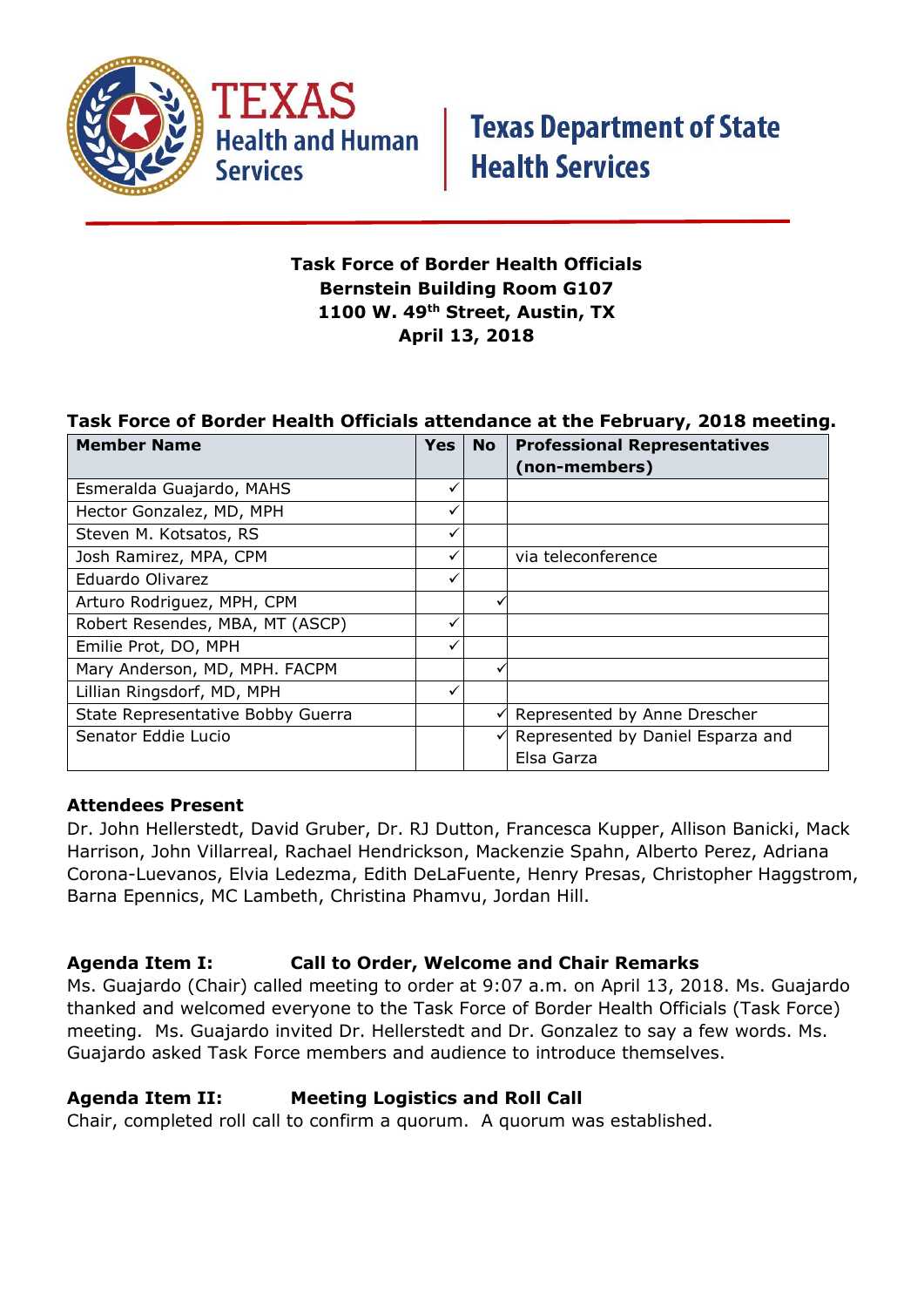

#### **Agenda Item III: Approval of 2-7-18 Meeting Minutes**

Motion to approve minutes: Dr. Hector Gonzalez moved to approve; Steven Kotsatos seconded motion. Minutes were unanimously approved.

#### **Agenda Item IV: Review and Approval of Task Force Bylaws**

Ms. Guajardo introduced Mr. Mack Harrison, Assistant General Counsel, DSHS of General Counsel. Bylaws were shared with all members via email on April 12, 2018 for review.

- Questions/clarifications:
	- o Chair Guajardo asked to clarify the difference between a voting and non-voting member. Mr. Harrison stated that according to statute, everyone except ex-officio members are voting members.
	- o John Villarreal asked to clarify if voting members can send representatives (not a proxy) and counted as "not present." Mr. Harrison confirmed the clarification and requested members review the bylaws.
	- o Steve Kotsatos and Chair Guajardo addressed some minor errors/changes needed.
	- o Mr. Olivarez mentioned that he approved the bylaws as long as the recommended corrections were addressed. Mr. Harrison made corrections.
	- Motion to approve bylaws made by Dr. Gonzalez; Eddie Olivarez seconded motion. Bylaws were unanimously approved. Chair Guajardo thanked members and move to the next agenda item.

#### **Agenda Item V: Review and Approval of Vision/Mission Statements**

Ms. Guajardo asked Mr. John Villarreal to review the two draft vision and mission statements submitted by Task Force members. Mr. Villarreal requested feedback from members.

- Discussion among members:
	- o Members requested repetition of proposed statements.
	- o Mr. Villarreal introduced the idea of a hybrid mission statement as a viable option.
	- o Members discussed the option of a hybrid Vision statement as well.
	- o Members discussed the understandability of the term "equity" within the mission statement.
	- o Vision statement from option one was preferred along with the hybrid mission statement.
- Motion to approve vision statement made by Mr. Olivarez; Mr. Resendes seconded the motion. Motion to approve the mission statement made by Mr. Resendes and seconded by Steven Kotsatos. Vision and Mission statements were unanimously approved as follows: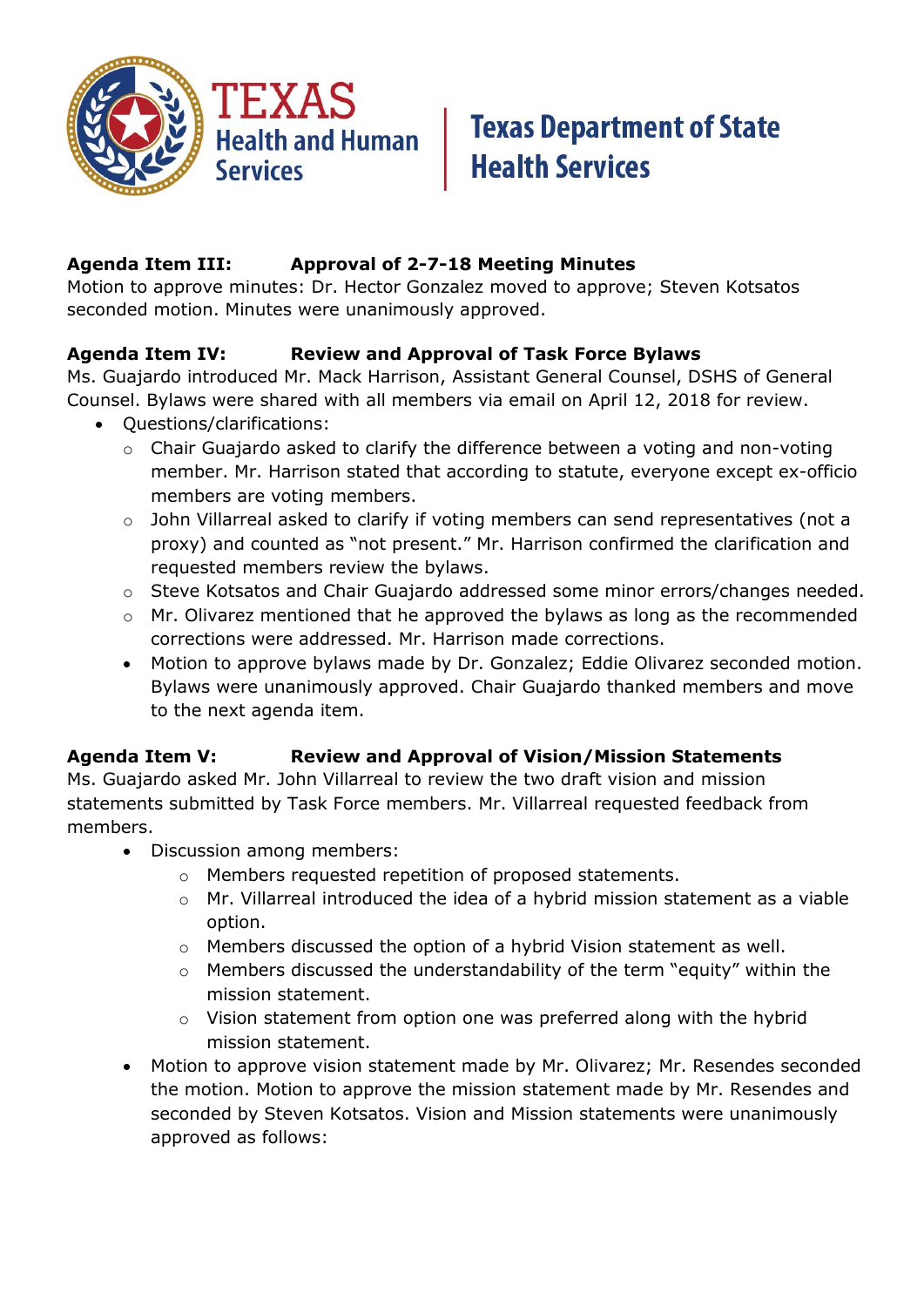

Vision: A Healthy and Equitable Border Community Mission: To identify and raise awareness of health issues impacting border communities and establish policy priorities to enhance border public health, creating a healthy binational community.

 Chair Guajardo thanked Mr. Villarreal and members and move to the next agenda item.

### **Agenda Item VI: Update from Governmental Affairs**

Mr. Villarreal introduced Rachael Hendrickson (DSHS Governmental Affairs) who provided input on preparation of Task Force legislative mandated report process, timeline and deadlines, specifically noting deadlines for the September 1, 2018 (DSHS administrative) report and the November 1, 2018 (Task Force Recommendations) report, as follows:

- Developing Task Force recommendations should be viewed as an ongoing and evolving process. The Task Force could focus on a limited number of high priority issues for the first legislative report (due November 1, 2018) and take the time necessary to review more complex border health issues for subsequent recommendations (on an ongoing basis).
- The Task Force may also consider inviting input from subject matter experts (i.e., laboratory, infectious disease, chronic diseases, etc.,) and possibly other DSHS committees that may have an interest in border public health issues (e.g., Public Health Funding and Policy Committee).
- The Task Force can send recommendations to the Commissioner during the year as updates, but Task Force letters would not replace the November 1 biennial report.
- Ms. Hendrickson stated the purpose of the Task Force was to provide any good ideas to Commissioner Hellerstedt and should not necessarily be concerned specifically about operational constraints or costs (although helpful to include if feasible).
- Chair Guajardo asked Ms. Hendrickson how short and long-term plans mentioned in bylaws referenced in the statute may be handled after the initial deadlines. Ms. Hendrickson acknowledged that border public health issues may change or evolve and that communication on recommendations will continue to be accepted on an ongoing basis.

## **Agenda Item VII: Review Meeting Dates (discussion 1-2 days)**

Ms. Guajardo provided an opportunity to review the proposed 2018 meeting dates. Meeting date discussion:

 Mr. Josh Ramirez suggested meetings can take place in 1½ day format, beginning at noon and all day the following day. There was a consensus, to have meeting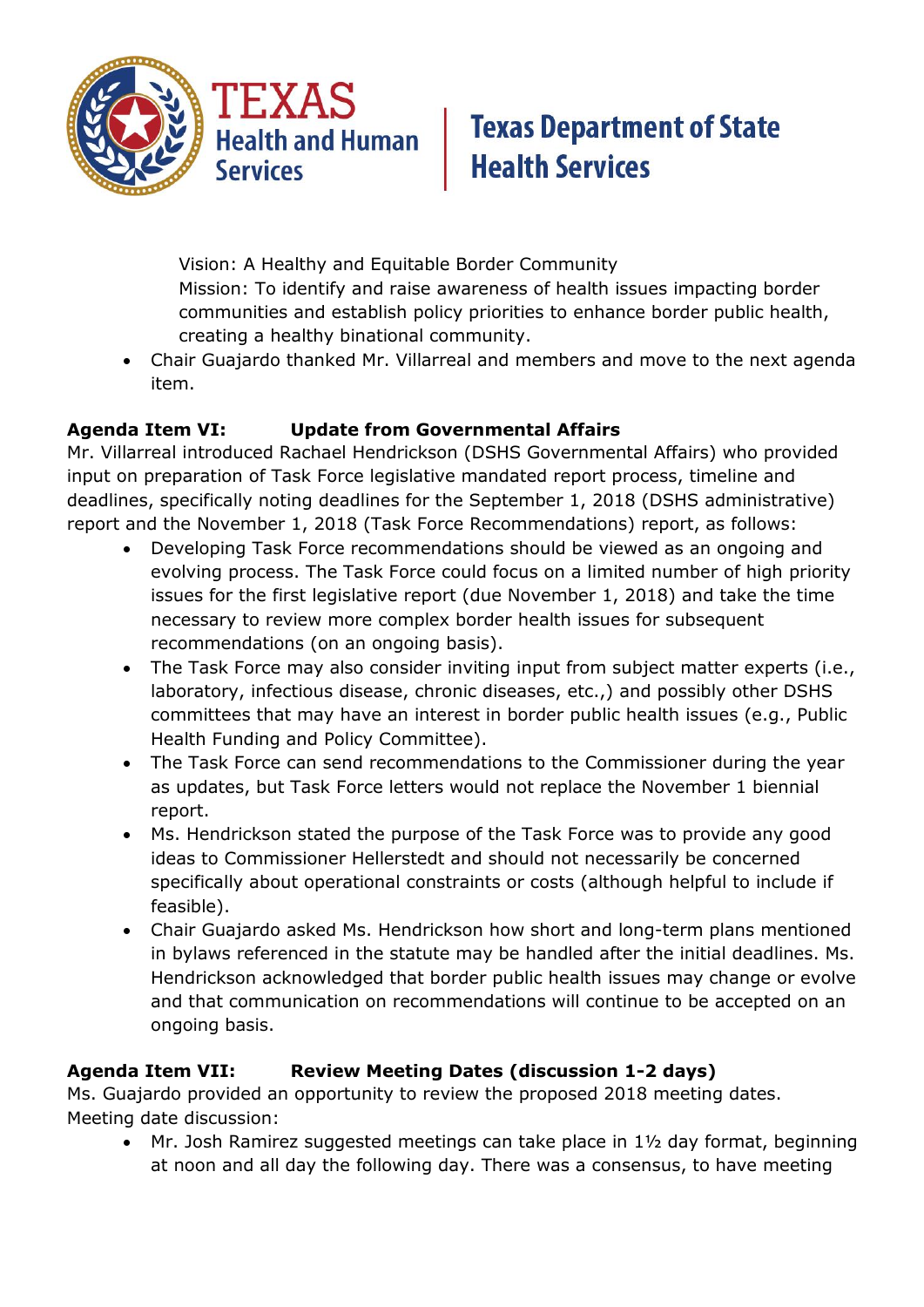

1½ day meetings, beginning at 1:00 pm and ending before 4:00 pm on the second day to allow more travel time.

- Mr. Daniel Esparza suggested to move meetings from Thursday Friday options to Wednesday – Thursday options. Member calendars were referenced and a consensus was reached.
- Dates established for 2018 meetings are: June 27 - 28 August 1 - 2 September 5 - 6 October 31- November 1

#### **Agenda Item VIII: Review of Workgroup Presentations**

Chair Guajardo and Dr. Gonzalez introduced representatives from the three work groups establish at the last meeting (Public Health Infrastructure, Communicable Diseases and Arbovirus). Task Force Members were named to all five border health priority workgroups (addition of Maternal and Child Health and Chronic Disease workgroups) and a **lead** (in bold) was identified for each workgroup.

Workgroup 1 - Border Public Health Infrastructure

(**Chair Esmer Guajardo**, Robert Resendes, Senator Lucio, Art Rodriguez) Workgroup 2 - Communicable Disease

(**Dr. Emelie Prot**, Dr. Lillian Ringsdorf, Stephen Kotsatos, Eddie Olivarez) Workgroup 3 - Arbovirus

(**Dr. Hector Gonzalez**, Josh Ramirez, Arturo Rodriguez)

Workgroup 4 - Maternal & Child Health

(**Dr. Lillian Ringsdorf**, Robert Resendes, Esmer Guajardo, Steven Kotsatos) Workgroup 5 - Chronic Disease

(**Josh Ramirez**, Dr. Prot, Eddie Olivarez, Dr. Hector Gonzalez)

Workgroup lead presented preliminary list of priority issues/topics, as follows:

- Border Public Health Infrastructure
	- (**Esmer Guajardo**, Robert Resendes, Senator Lucio, Art Rodriguez)
		- $\circ$  Lab Capacity need a lab in border region to improve client-centered care; protocols to improve timeliness (long distance of lab in Austin creates challenges)
			- Longer confirmations may increase risk to border populations
			- Quality and storage of specimens may be compromised (certain regions have difficulty contracting with timely couriers for communities near in different time zones, creating longer wait times between testing and diagnosis, especially on weekends)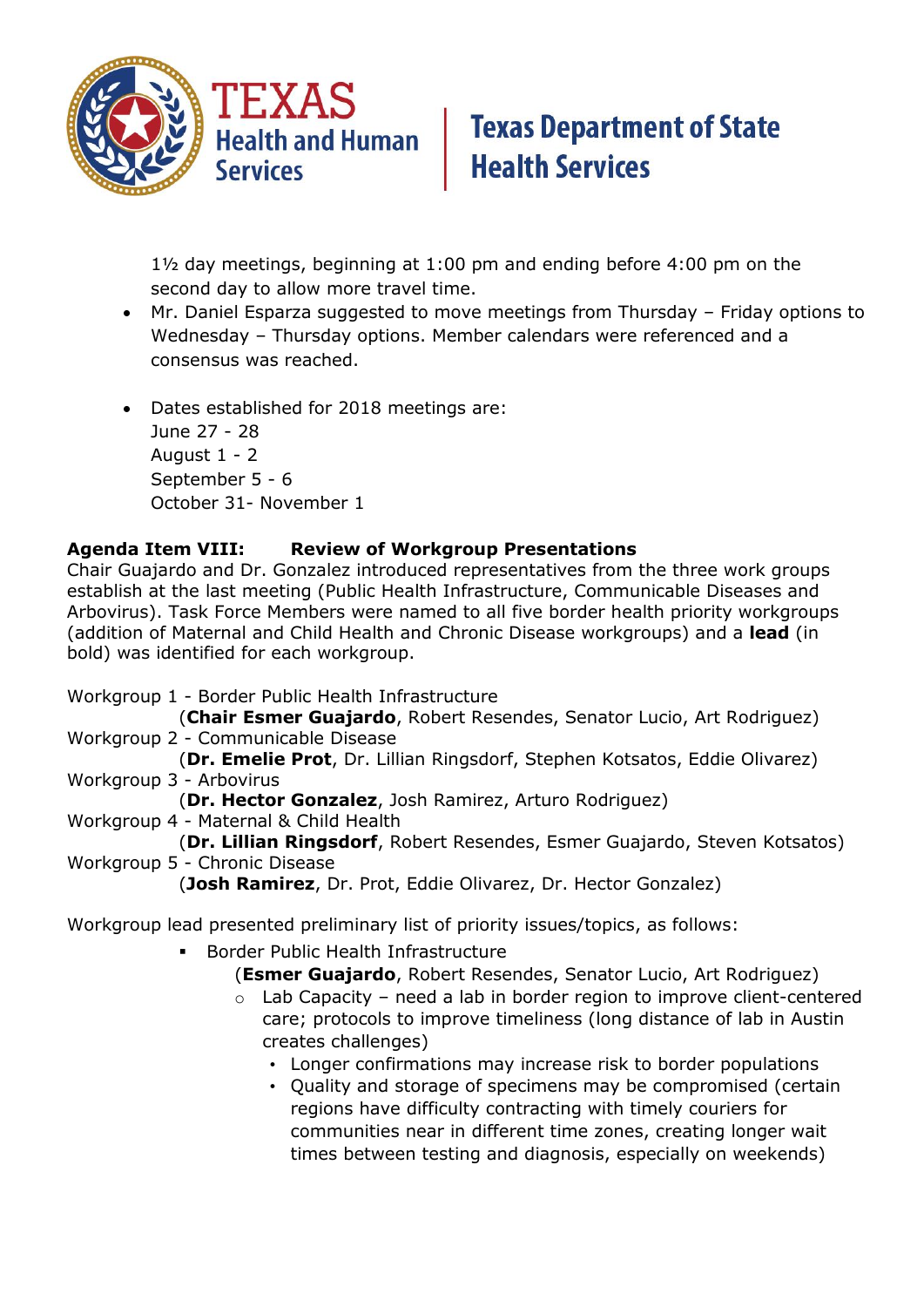



- Limits providers' ability to diagnose in short time frames, which increases the risk of patients not returning for results and treatment with substantial risk of exposure to the public
- $\checkmark$  Positive Outcomes include:
- $\checkmark$  Less patients falling out of care (more consistent follow-through)
- $\checkmark$  Diagnosis will be more efficient (exposure to public will decrease)
- $\checkmark$  Emerging disease control (earlier detection)
- o Prioritize Current Border Public Health Infrastructure
	- Visible delineation of entire border as a region recognized by the state (Region 12)
	- Or empowering Office of Border Public Health to coordinate border-related public health issues at a greater level to allow for more border binational collaboration among the three border regions
	- Or a special designation to areas of the state with unique risks and historical lack of resources as a medically underserved areas including border regions that fit that criteria
- $\circ$  Funding Formula Challenges and access to care to be revisited midsized cities lack the tax base to boost medical funding and increase access to care (especially when considering actual risk and actual population as opposed to traditional counts)

Workgroup lead presented preliminary list of priority issues/topics, as follows:

- Communicable Diseases
	- (**Dr. Emilie Prot**, Dr. Ringsdorf, Stephen Kotsatos, Eddie Olivarez)
	- o Tuberculosis (TB)
		- Problem Statement:

TB continues to be a concern for border areas in both Mexico and the United States and the overall TB incidence in the Texas border region is higher than in Texas non-border areas. People immigrating to Texas are concentrated in border and urban areas, and complicated multidrug-resistant TB cases are more commonly seen in this foreignborn population. In addition, moving from the border area or being deported have been shown to be linked to incomplete TB treatment. Many rural border areas present particular TB public health management challenges due to extreme heath professional shortages and lack of access to adequate health services. In general, important challenges to successful control of TB include: 1) delays in detecting and reporting cases of pulmonary TB; 2) deficiencies in protecting contacts of persons with infectious TB and in preventing and responding to TB outbreaks; 3) persistence of a substantial population of persons living with latent TB (LTBI) who are at risk for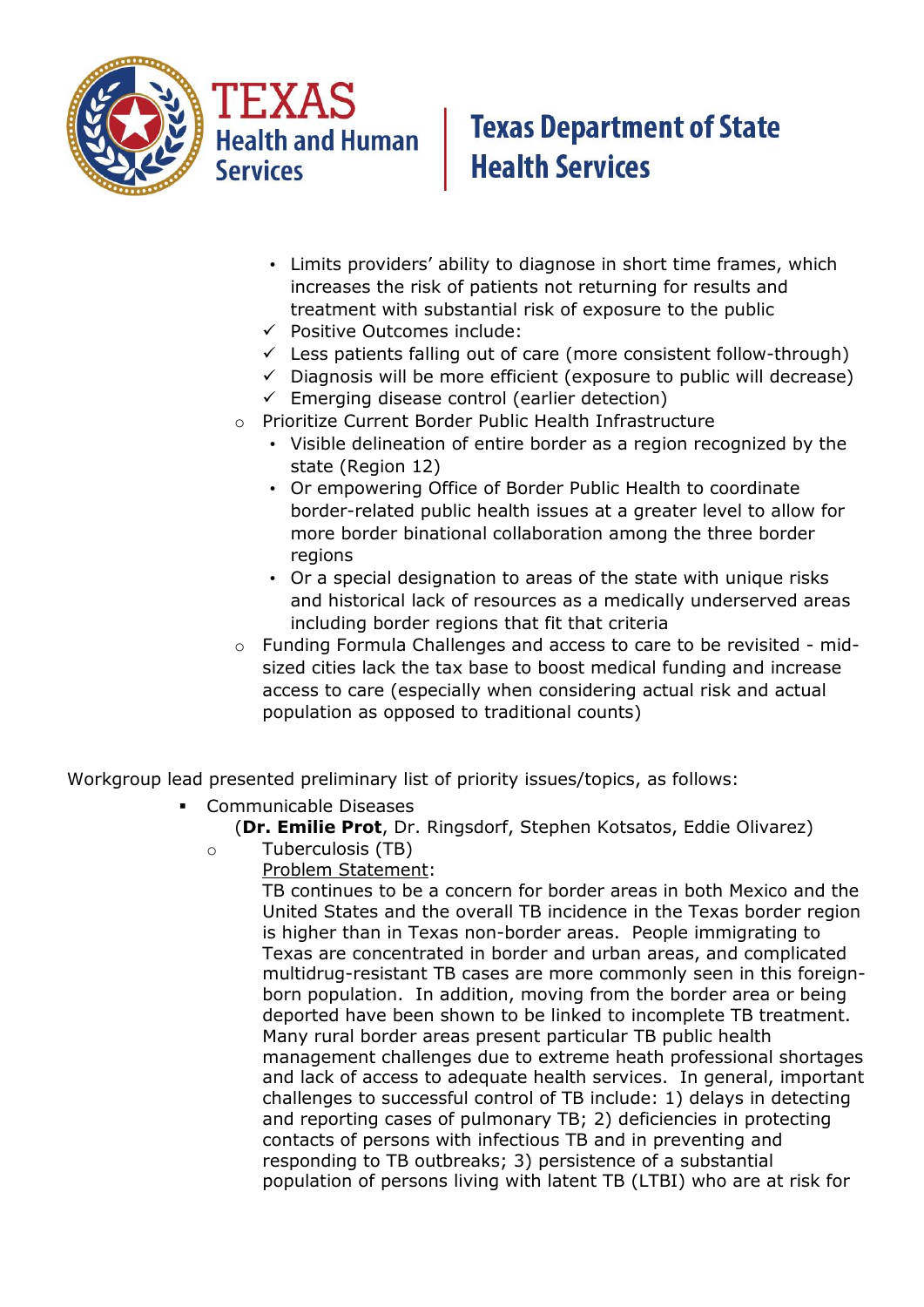

progression to TB disease; and 4) maintaining clinical and public health expertise.

Draft Recommendations:

- Better quantify the cost of TB control in the Texas border region to enhance data input and the variables used in existing federal and state funding formulae for TB control programs.
- Encourage the private sector to assist with TB testing among high risk populations in the Texas border region via a client list.
- Establish education training centers targeting regional and local public health authorities, academia and private health-care providers and provide bilingual educational materials and training sessions to improve the recognition and the evaluation of TB.
- Ensure that health-care providers along the Texas-Mexico border have current guidelines for the care, treatment, and referral of active TB case-patients and for seeking expert consultation for drug-resistant cases.
- Develop strategies to provide TB Testing at public schools. TB positive students many of whom are have latent TB enter schools without detection, which endangers family members, neighbors, students and administration.
- In collaboration with public health preparedness programs establish TB Deployment Teams so that resources can be directed and target at-risk communities in underserved areas with enhanced testing, treatment and control.
- o Immunization (vaccine preventable disease) Problem Statement:

Fortunately, the overall rates of immunizations in the Texas border region are higher than in many other areas of Texas. However, border adults lag behind their non-border counterparts in vaccine coverage for diseases including influenza. Immunization remains a critical public health issue and there is a need for continuous health promotion and education for selected vulnerable border populations

Draft Recommendations:

- Develop public-private partnerships and seek funding for private immunization stocks for rural and hard to reach border residents (e.g., medically underserved, uninsured adults, selected vulnerable populations).
- Partnerships with medical professionals and administrators should be implemented to initiate or enhance Mobile Clinics in rural areas.
- Conduct Public Awareness/Social Media/Educational Campaign (bilingual vaccination initiative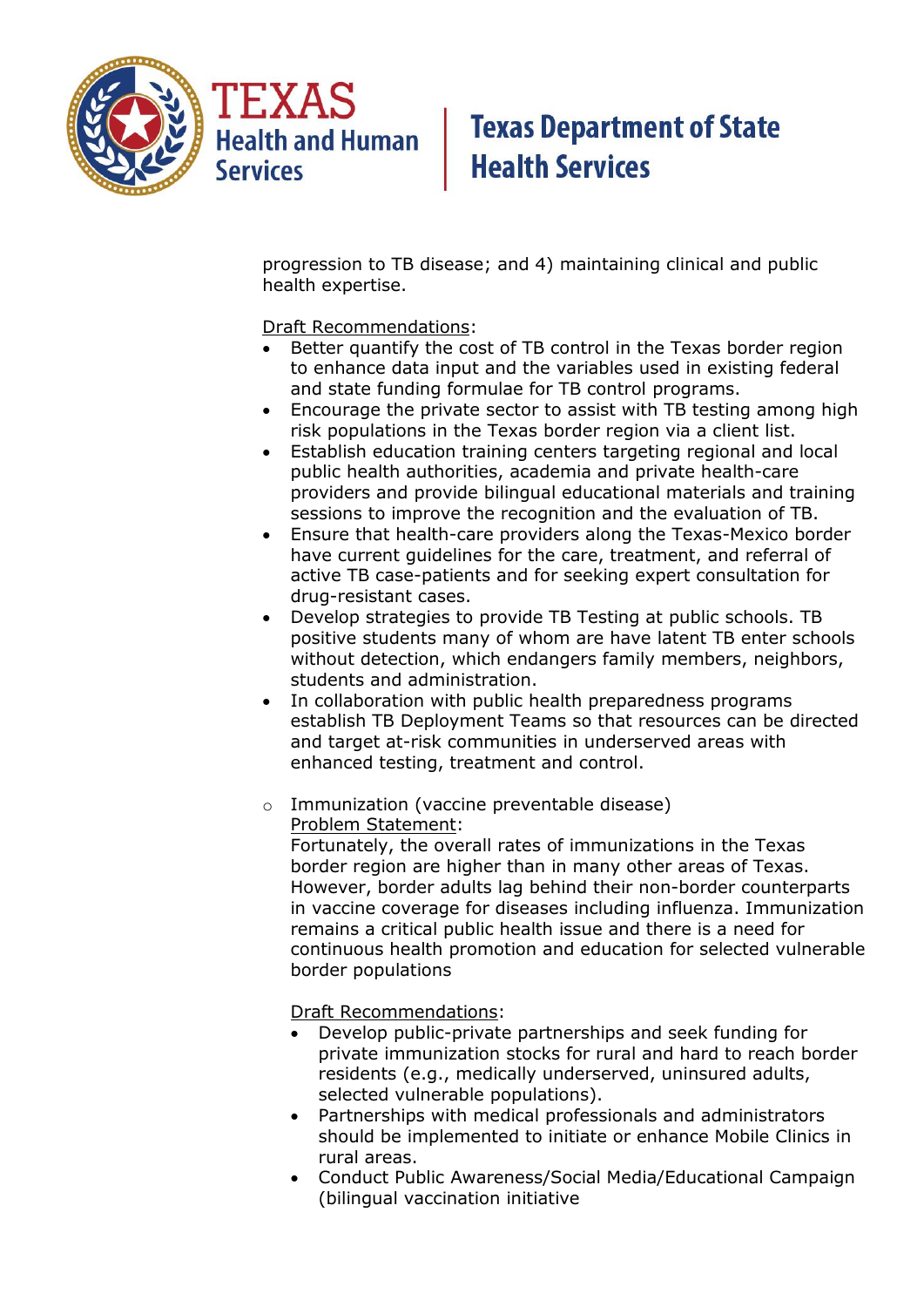

TEXAS **Health and Human Services** 

## **Texas Department of State Health Services**

- o Access to healthcare should also be at the forefront of the campaign.
- o STD/HIV

#### Problem Statement:

HIV and AIDS prevalence in the Texas border counties has been increasing, but has historically been lower than in other parts of the State. It is not clear, however, to what extent this lower prevalence may reflect the transient nature of border residents and binational patients, or possibly a lack of effective case-finding and outreach strategies for HIV counseling and testing services along the border. One clear border health disparity is the "percent of late diagnoses for HIV" (2006-2015) was dramatically higher along the border. Many potential patients may experience difficulty accessing specialty providers and often must travel great distances to urban areas for services. Young adults and adolescents living with STD/STIs and HIV are particularly at risk.

#### Draft Recommendations:

- Build capacity among health care practitioners including the deployment of mobile units/clinics to care of a HIV border population lacking access to health services.
- Develop binational policies to facilitate HIV care and programming for the border mobile population.
- Develop bilingual outreach and communication strategies to address concerns over confidentiality and stigma that keep people from getting tested for HIV or seeking care if infected.
- Support and sustain bilingual (English/Spanish) social media, health education, and promotion programs to maintain high immunization rates in the Texas border region.
- Develop public-private partnerships and seek funding for private immunization stocks for rural and hard to reach border residents (e.g., uninsured, other vulnerable residents).
- Conduct Awareness Campaign with an outreach component to reach underserved areas in both urban areas and targeted populations/industries such as oilfield companies at particular risk for sexually transmitted infections.

#### o Food/Water Borne Diseases

#### Problem Statement:

Access to clean and safe water, adequate sanitation, and improved hygiene are critical to good health. In the past, Hepatitis A disease rates in the Texas-Mexico border region were significantly higher in Texas border counties. However, this was addressed with the advent of a required school-aged vaccine in the late 1990s. And at the present time food/water borne disease rates in border counties is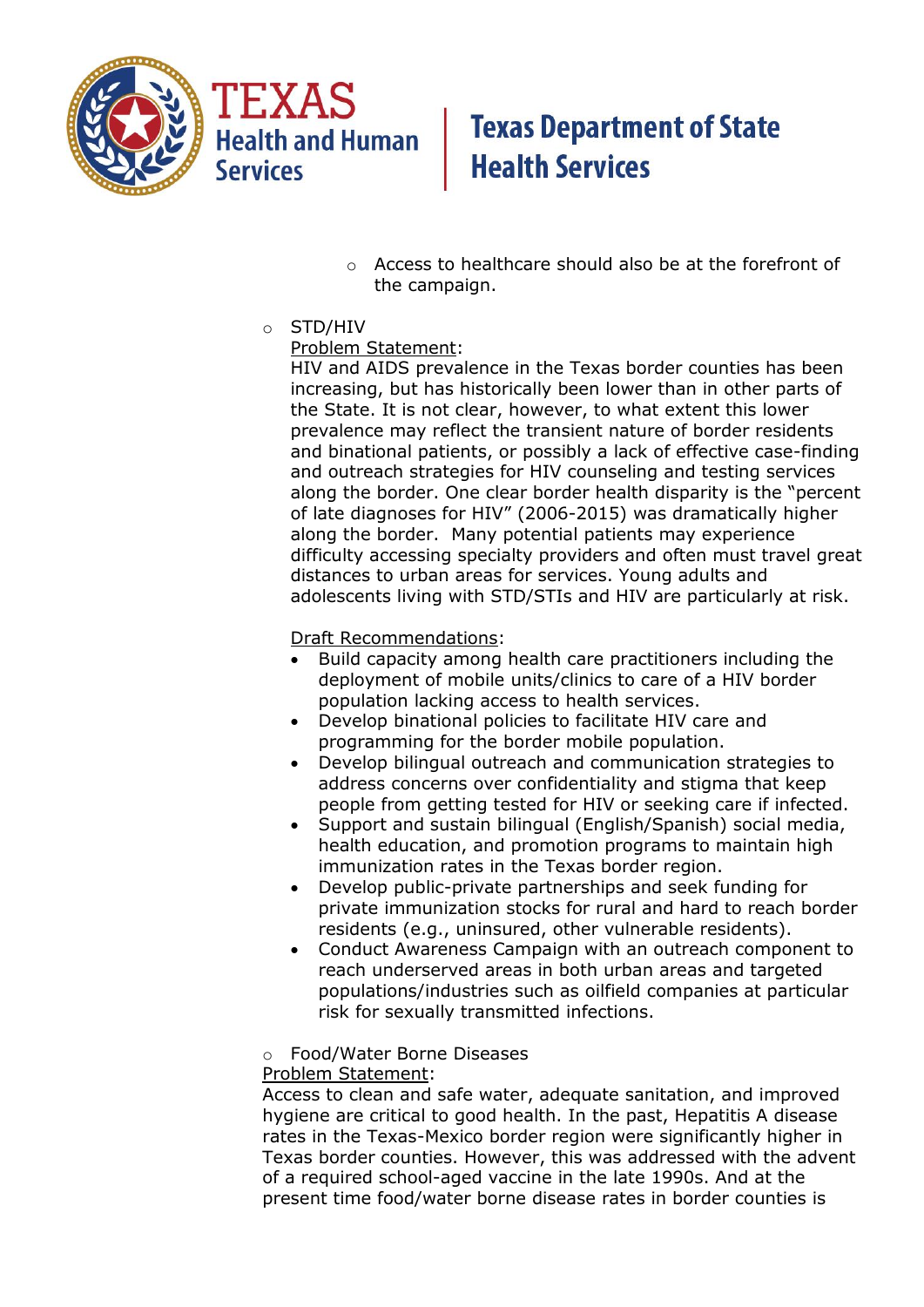

TEXAS **Health and Human Services** 

## **Texas Department of State Health Services**

highly variable – and can sometimes be significantly higher than Texas as a whole (e.g., Hidalgo County recently had higher rates of Campylobacteriosis and Val Verde had high rates of Shigellosis). It is important to recognize that large federal and state investments in the past 20 years have improved the water/wastewater infrastructure in the Texas border *colonias* (where there is an estimated population of more than 500,000 residents). Nevertheless, concerns persist about inadequate housing conditions and sanitation in selected *colonias* and border areas.

Draft Recommendations:

- Support legislation to implement minimum housing standard requirements to improve sanitary conditions and prevent the spread of infectious disease.
- Collaborate with TCEQ and TWDB on environmental health issues and that prevent the spread of infectious disease (such as a joint communication on increasing enforcement)
- Develop capacity of the sanitarian workforce
- Prevent on-site sewage facility and private well contamination
- Seek federal support and expand the Border Infectious Disease Surveillance (BIDS) program (support currently exists only in El Paso).
- o Other recommendations:
	- Need for trained physicians on new developing medical recommendations
	- Media campaign to target border health
	- Sexual health to be at the forefront of border health discussions
	- Men's health needs
	- Add dairy and water safety regulations

Workgroup lead presented preliminary list of priority issues/topics, as follows:

- Arbovirus
	- (Arturo Rodriguez, **Dr. Hector Gonzalez**, Josh Ramirez)
		- o Vector-borne and Arboviral Disease Risks such as Zika
			- Border is a breeding ground for vector Turn negative to positive by creating a Center of Excellence that provides cutting-edge information, treatment, surveillance and testing as a long-term solution
			- Emerging diseases such as Zika forms new Maternal-child health public health issues
			- Emerging public health issues such as yellow fever and malaria
		- o General Sanitation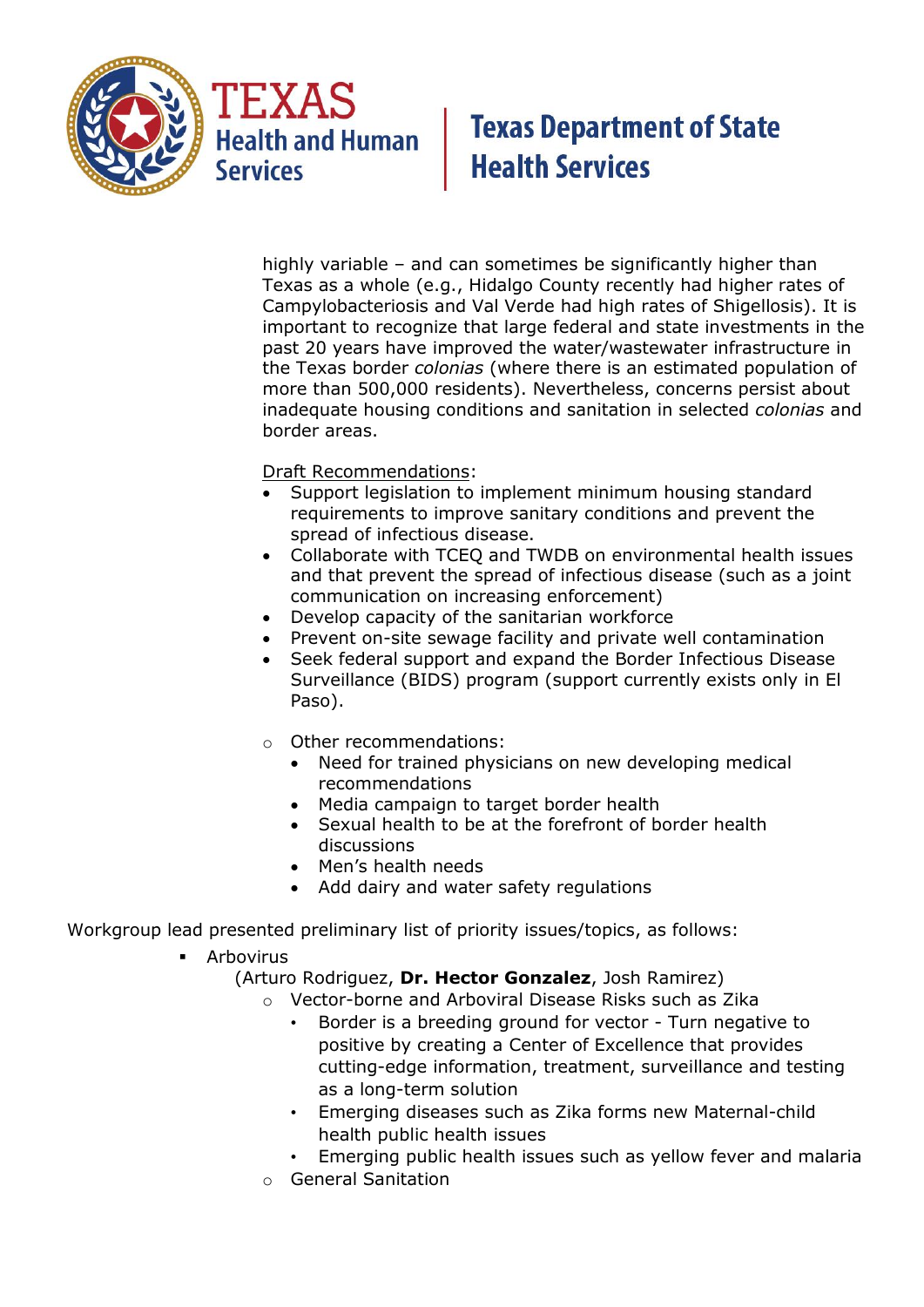

**Health and Human**<br>Services

# **Texas Department of State Health Services**

- Lack of sanitation in undeveloped and underdeveloped areas creates more breeding ground for vectors, fleas, ticks, etc. promoting vector growth in border region
- Solid waste including tires and other debris exacerbates the issue
- o Standardize vector control standards
- o Enhance enforcement
	- Address tire collection/city ordinances and challenges with reach of county laws (tire fees to keep tires) – statewide mandate to decrease vector-control disease
- o Increase mosquito trapping and sensitivity tests
	- Larvicide consistency
- o Increase education to local jurisdictions professionals and community members
- o Increase surveillance and train physicians (for both vector and human)
	- Diseases are under reported
- o Create dedicated certifications for Vector Control Officers or Vector Control Applicators to address just specialized in spraying just like animal control officers
	- Create regional response teams but increasing man power has to be increased
	- Simplify vector control trainings
	- Winter is almost non-existent along the border region

Ms. Kupper and Mr. Villarreal facilitated the Task Force members through a brainstorming session to develop issues of interest under the Maternal and Child Health priority workgroup. Discussion ensued in the same manner of the last meeting, with Task Force members establishing a list of sub-priorities and placing dots in terms of importance. Subpriorities were then categorized, and priorities were set for that workgroup. The preliminary list of priority issues/topics discussed included:

**• Maternal and Child Health** 

(**Dr. Lillian Ringsdorf**, Robert Resendes, Esmer Guajardo, Steven Kotsatos)

- o Access to Care
	- Family Planning
		- Pre-natal and late access to pre-natal care
		- Behavioral health
		- Eligibility/residency issues
		- Interconception (womb to tomb)
		- Transportation
		- Nutrition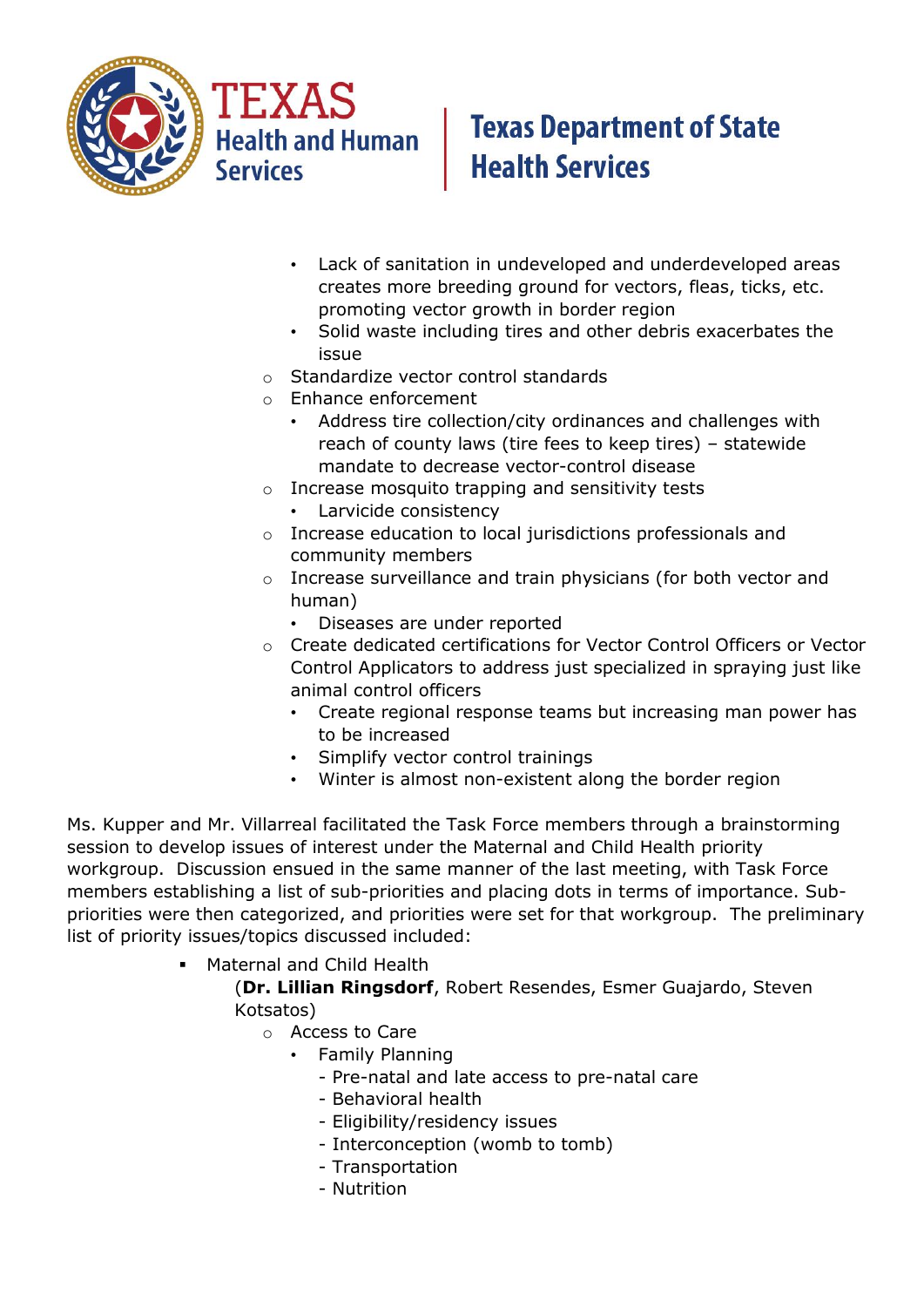

- Breastfeeding
- Child wellness exams (vision/hearing and oral screenings)
- Injury prevention
- Immunizations
- Midwife licensing issues
- Telemedication
- Partner education involvement
- $\circ$  Teen Pregnancy (including repeat pregnancies)
- o Funding stream flexibility (uninsured/underinsured)

Due to time, the Chronic Diseases workgroup will discuss a preliminary list of priority issues/topics, as done for other priority topics, before the next meeting.

- **Chronic Diseases** 
	- (Dr. Emilie Prot, **Josh Ramirez**, Eddie Olivarez, Dr. Hector Gonzalez)

#### **Agenda Item IX: Public Comment**

Ms. Guajardo and Ms. Kupper asked if there were any public comments. There were no public comments.

#### **Agenda Item X: Lunch Break (11:40 am)**

Mr. Villarreal announced that conference bridge would be closed and reopened after the lunch break.

#### **Agenda Item XI: Workgroup breakout sessions (12:33 pm)**

Chair Guajardo announced that the meeting would reconvene and acknowledged that the conference bridge was reestablished. Members elected to stay in the large group format and work together on the development of two problems statements: teen pregnancy and funding stream flexibility. Ms. Kupper and Mr. Villarreal facilitated members through the building of a fishbone diagram for each subject, in order to assist members to identify, explore and graphically display all of the possible reasons of each issue. Members focused on the content of each issue to determine its root cause.

#### **Agenda Item XII: Workgroup Reports/Draft Problem Statements**

This agenda item was to be handled as homework for Task Members. Mr. Olivarez departs. All workgroups planned to work on problem statements and report at next meeting with the goal of continuing on to the next step of improvement theories leading to actual recommendations.

#### **Agenda Item XIII: Criteria for evaluating proposed recommendations**

This agenda item was to be handled at next Task Force Meeting, focusing on solutions/recommendations. Fishbone diagram exercise is initiated by Ms. Kupper.

Discussion among members: